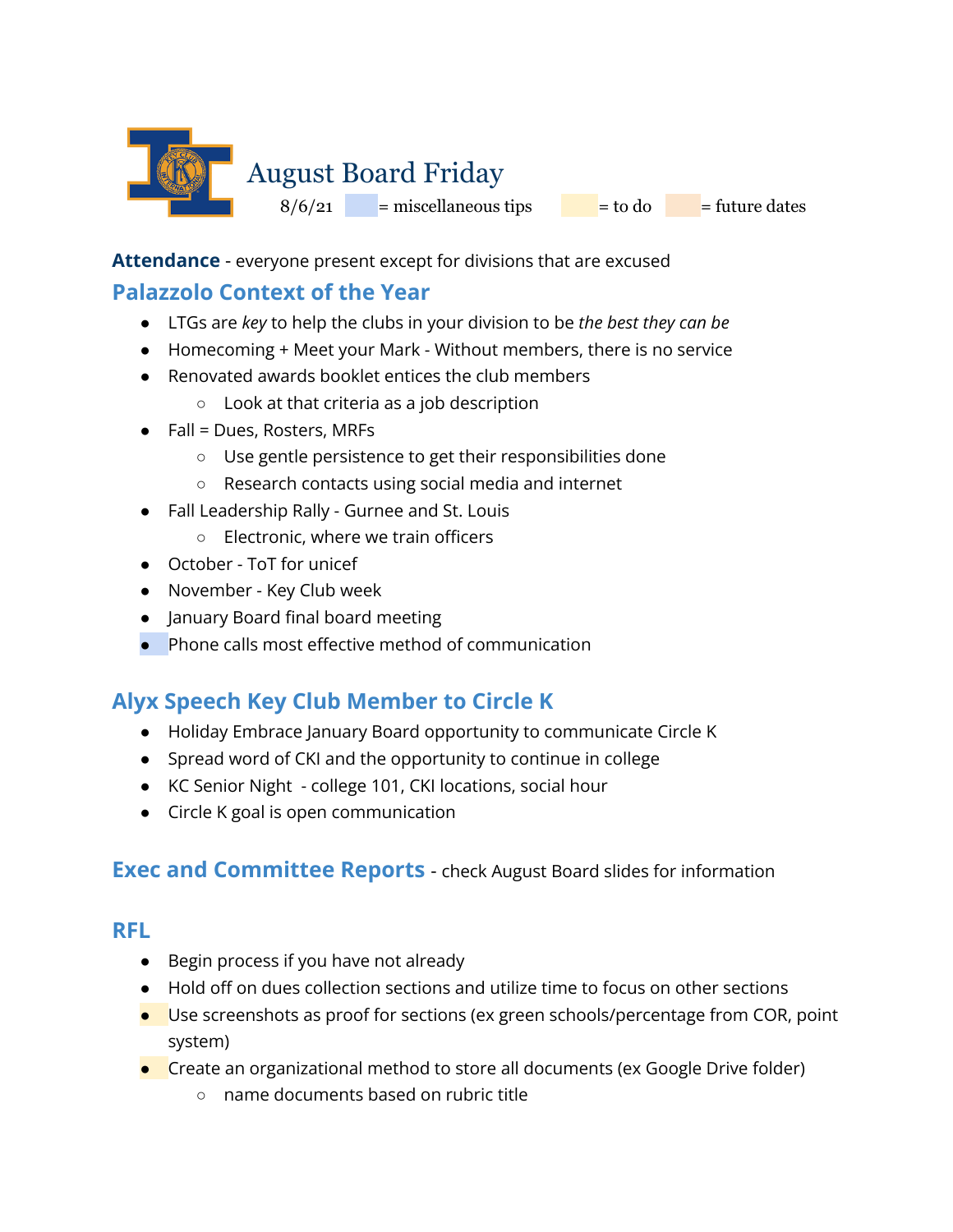● Break down of each section is provided on August Board slides



**Attendance** - everyone present except for excused divisions (8, 9E, 23E, 23W, 33/36)

### **Burnout**

- Fueled by the pressure of not wanting to fall behind
- Tips to avoid burnout
	- Have discipline, establish healthy boundaries
	- Create calendar/schedule during the school year, block out time for kc
	- Claire daily, weekly, monthly to do lists
	- Shreya google calendar, time block, color organized
	- Mikayla make it happen list
	- Shea month and week plan out in journal
	- Megan remember what you're working towards
	- Ema schedule send emails

# **Fall Leadership Rally**

- How to motivate attendance conversation
	- Q and A session, what do they want to learn about Key Club
	- Lauren M marketing aspects, create a brand, fun graphics
	- Mikayla visit schools
	- Shreya encourage participation on division level
	- Claire I-I bear graphic on rollercoaster
	- Grace FLR letters rollercoaster support graphic
	- Eloise promote carpooling
	- AJ advertise it as a group activity
	- Christa graphic design company, offer any sketches
	- Emily attending FLR gives more points
	- Andrew offering to provide transportation to your members
	- Nandu targeting friend groups
	- Mateo attend first kc club meetings, add FLR information
	- Kristine personal recruitment, visit clubs and contact clubs individually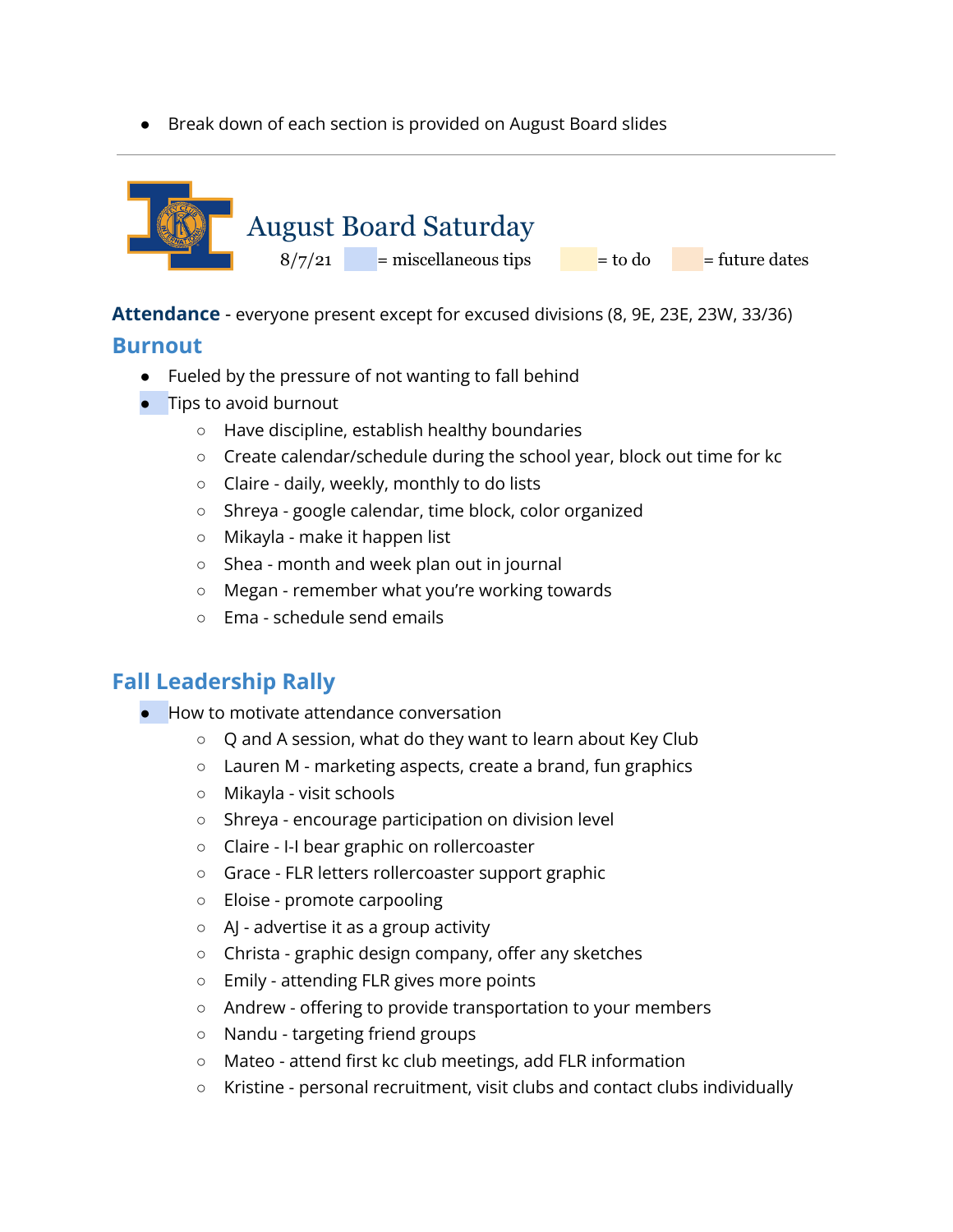- Committee can provide email templates, add the option to drive
- Can work on small slideshow to present to clubs in person
- [flr21@iikeyclub.org](mailto:flr21@iikeyclub.org), cc in all FLR promo emails
- Megan division fund, fill out google form application with reasoning
	- Located on link tree of LTG D 31/34
- Lauren potential discount for large numbers of attendees
- Ella B bear eating, facial expressions
- Hope use methods to promote
- Shea remember background checks if applicable
- Price \$60 per location, need at least 100 in attendance for each location
- FLR Dates
	- Sunday September 26th St Louis
	- Sunday October 3rd Chicago
- Carpooling liability issue
- Have to get the school advisors to attend (10:1 ratio)

# **KNRF and the Importance of Fundraising**

- Committed 9 various doctors throughout IL at \$20,000 each -> about \$200,000
- Unique district foundation
- Medical professionals have grants saved for fundraising, seeking other funds
- Research involves statistics, data, hypothesis medical research foundation
- Facebook page has short videos, can present in meetings, DCM, FLR
- Spina bifida if spinal column doesn't close, can protrude and causes issues
- Fundraising plans for the year
	- November 1st-15th providing fundraising ideas
	- Inform using social media (informed people more likely to donate)
	- KNRF week awareness + fundraising
		- $\blacksquare$  15th-19th daily information instagram graphics + fundraising competition
	- \$750 profit if all 250 Pura Vida bracelets are sold
	- Other ideas: Fun Run/walk-a-thon for non-runners, t-shirt, movie night, etc

# **Officer Training**

- Create a groupme poll to choose a date, provide the option for group or individual training
- Send officer training guides to the officers, shared google drive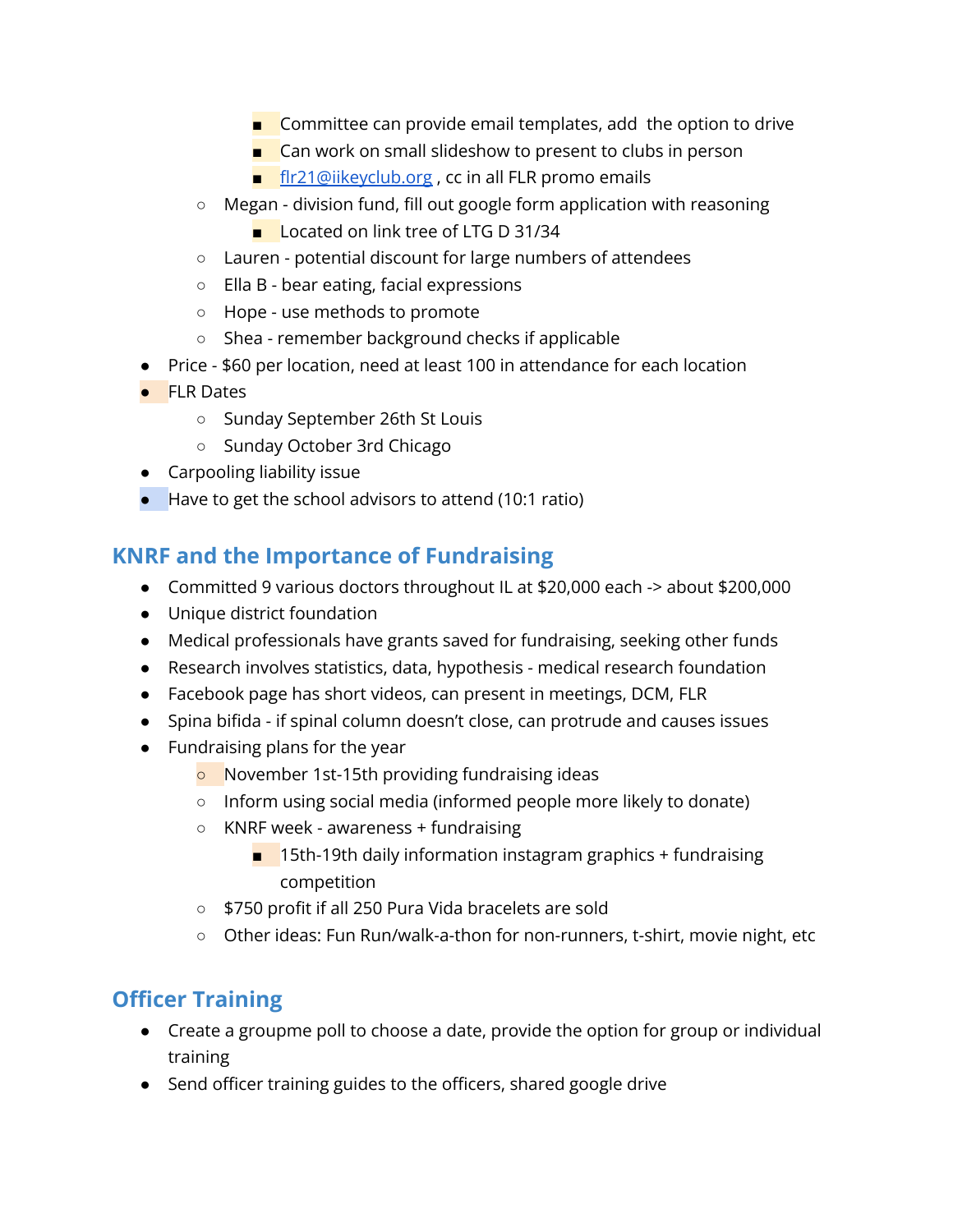- Take attendance and can be for points in your division point system
- Hold icebreakers and breaks between sections of information
- Breakout rooms to get more people talking in small groups
- Latest to train officers is November



## **Polo Shirts**

- Board polo \$37, order before September 15th
- Look into creating I-I venmo, great for future uses

**Angela Burford -** is ready to help you and provide resources :)

## **Comeback Story**

- Bringing back SLPs and providing resources
- Club president or faculty member fill out form with all homecoming materials
- Add to newsletters for this month
- Social media push out promotional flyers and material, tips on how to have fun meetings
	- Create a slack account > discord, more professional platform
- Emphasize importance of talking to friends for recruitment
	- Present informational videos to freshman during orientation
	- Incentivize membership, food, gift cards
- Communicate !! emails, phone calls, all methods

# **Palazzolo**

- Other HS leaders will look to you for support
- KC is high on the priority list, but not the highest
	- Yourself, family school, then KC

### **Executive Advice**

● Create a schedule for you to follow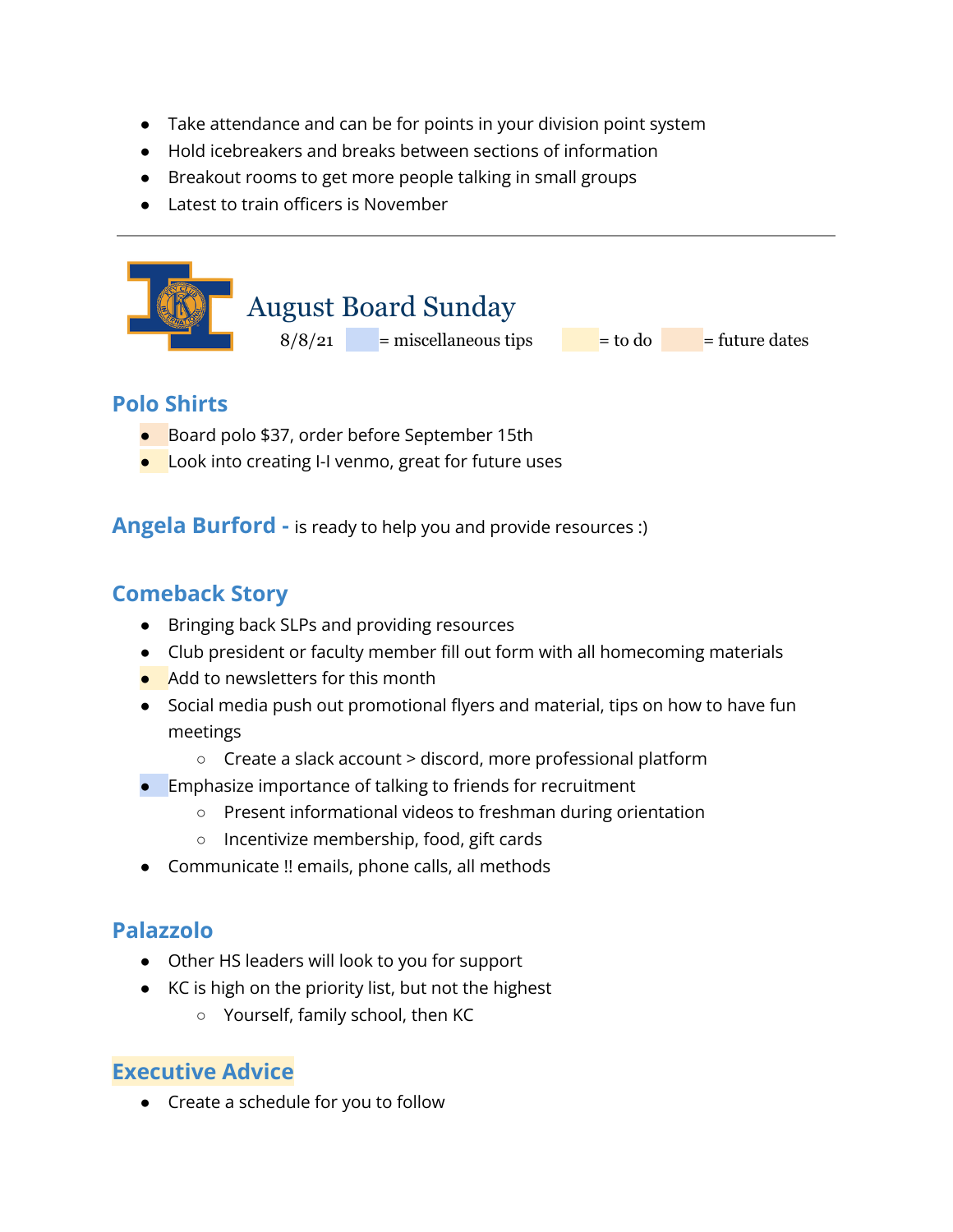- Make it happen list
- Take one day out of your schedule to spend time with your family
- Reach out to us, we are here for you
- Schedule send emails
- Watch the burnout video when feeling helpless
- Don't get bogged down and be honest
- Utilize each other and the friendships formed

### **LTG Takeaways**

- Kristine: flr promo plans
- Hannah: learning about division activeness
- Mateo: making and building connections, Kiwanis very helpful
- Nandu: full to do list, officer training, KNRF planning
- Emily: appreciate KNRF ideas
- Christa: make your mark, goal to strive for
- Ema: connections are so important, met Kiwanis LTG
- AJ: getting motivated for each other, take productive breaks
- Sydney: excited to utilize connections
- Emma D: see board in person
- Emma S: made team and getting club started
- Eloise: learned about Kiwanis system LTGs
- Grace: hearing about the initiatives, invited to 3 Kiwanis meetings this week
- Claire: money endorsement, meet you all, best friends
- Shreya: remember the purpose of why you are here
- Mikayla: network and connect with people, relationships
- Anna: KC has the kindest people
- Lauren M: meet more in person, motivation, much more comfortable about where my clubs are
- Emma M: starting Circle K at local college , University of St Francis in Joliet
- Shea: support system, have to be accountable and schedule in order to complete it
- Hope: Kiwanis connection to rebuild KC
- $\bullet$  Ella B: we LOVE you ella <3
- Lauren W: ready to be on top of everything
- Megan: social aspect, long to do list
- Sage: how important communication is

### **Adult Board Advice**